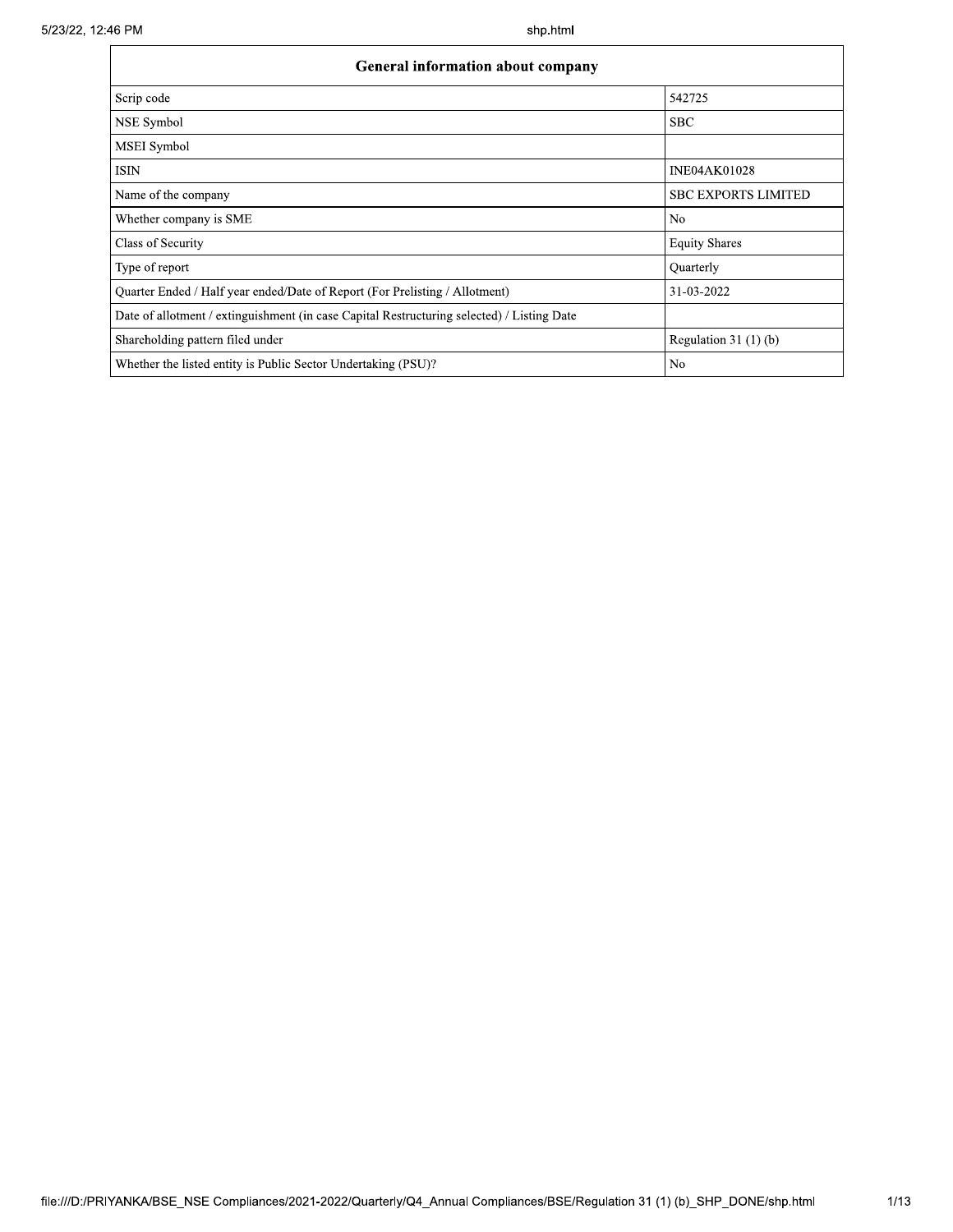|                | <b>Declaration</b>                                                                        |                |                                |                       |                             |  |  |  |  |  |
|----------------|-------------------------------------------------------------------------------------------|----------------|--------------------------------|-----------------------|-----------------------------|--|--|--|--|--|
| Sr.<br>No.     | Particular                                                                                | Yes/No         | Promoter and<br>Promoter Group | Public<br>shareholder | Non Promoter-<br>Non Public |  |  |  |  |  |
| $\vert$ 1      | Whether the Listed Entity has issued any partly paid up shares?                           | No.            | No.                            | N <sub>o</sub>        | N <sub>o</sub>              |  |  |  |  |  |
| $\overline{2}$ | Whether the Listed Entity has issued any Convertible Securities<br>$\Omega$               | N <sub>o</sub> | No                             | N <sub>0</sub>        | N <sub>0</sub>              |  |  |  |  |  |
| $\overline{3}$ | Whether the Listed Entity has issued any Warrants?                                        | N <sub>o</sub> | No                             | N <sub>0</sub>        | N <sub>0</sub>              |  |  |  |  |  |
| $\overline{4}$ | Whether the Listed Entity has any shares against which<br>depository receipts are issued? | No             | No.                            | N <sub>0</sub>        | N <sub>o</sub>              |  |  |  |  |  |
| $\overline{5}$ | Whether the Listed Entity has any shares in locked-in?                                    | Yes            | Yes                            | N <sub>0</sub>        | N <sub>o</sub>              |  |  |  |  |  |
| 6              | Whether any shares held by promoters are pledge or otherwise<br>encumbered?               | Yes            | Yes                            |                       |                             |  |  |  |  |  |
| 7              | Whether company has equity shares with differential voting<br>rights?                     | No             | No                             | No.                   | N <sub>0</sub>              |  |  |  |  |  |
| $\overline{8}$ | Whether the listed entity has any significant beneficial owner?                           | N <sub>0</sub> |                                |                       |                             |  |  |  |  |  |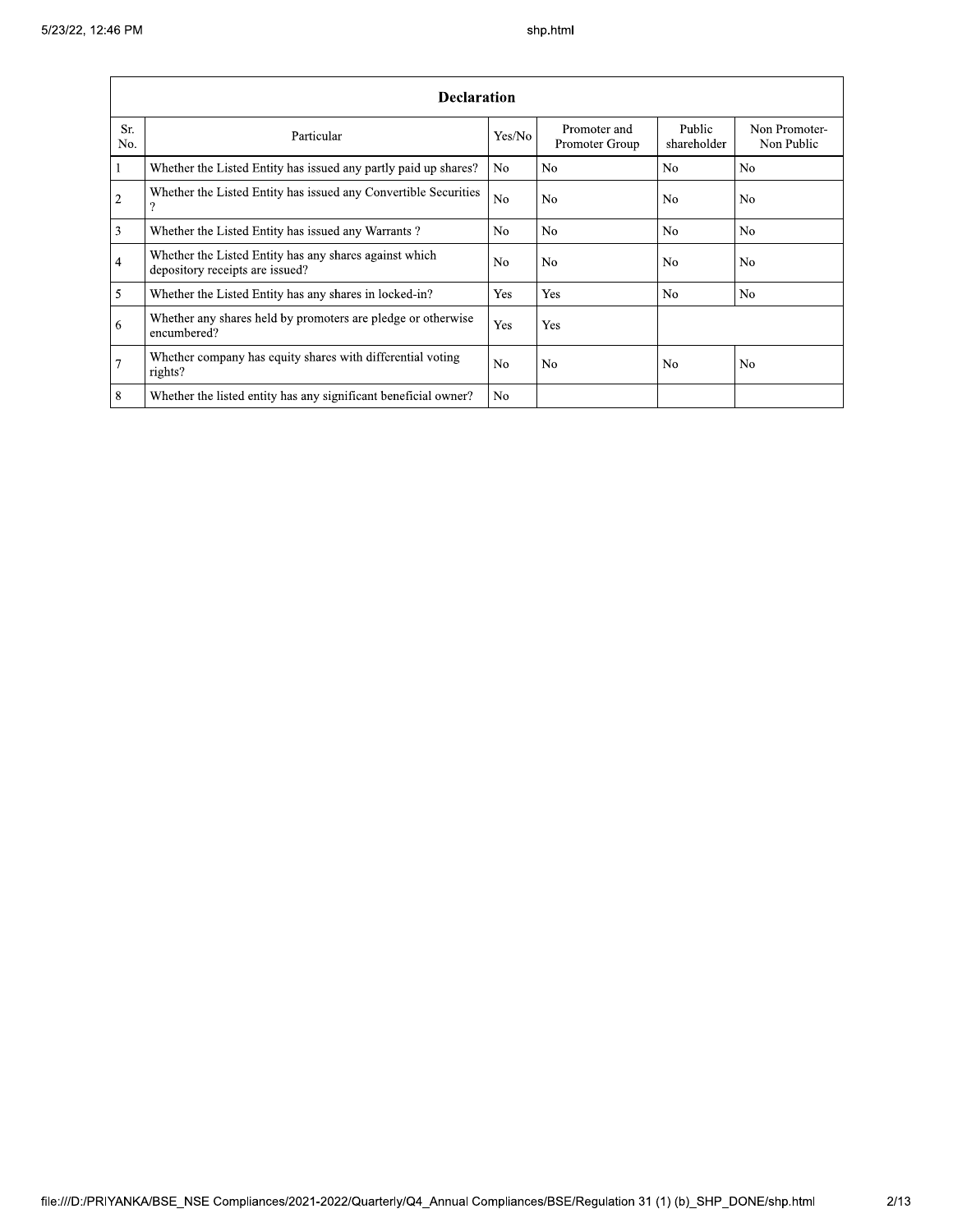|                               | Taoic 1 – Summary Statement holding of specified securities |                       |                                        |                           |                          |                                                               |                                                                                                                            |                                                                    |               |           |                     |
|-------------------------------|-------------------------------------------------------------|-----------------------|----------------------------------------|---------------------------|--------------------------|---------------------------------------------------------------|----------------------------------------------------------------------------------------------------------------------------|--------------------------------------------------------------------|---------------|-----------|---------------------|
|                               |                                                             | Category<br>Nos. Of   | No. of                                 | No. Of<br>Partly<br>paid- | No. Of<br>shares         | Total nos.<br>shares held<br>$(VII) =$<br>$(IV)+(V)+$<br>(VI) | Shareholding<br>as a % of total<br>no. of shares<br>(calculated as<br>per SCRR,<br>1957) (VIII)<br>As a % of<br>$(A+B+C2)$ | Number of Voting Rights held in each class<br>of securities $(IX)$ |               |           |                     |
| Category<br>of<br>(1)<br>(II) | shareholder                                                 | shareholders<br>(III) | fully paid<br>up equity<br>shares held | up<br>equity              | underlying<br>Depository |                                                               |                                                                                                                            | No of Voting (XIV) Rights                                          |               |           | Total as a          |
|                               |                                                             |                       | (IV)                                   | shares<br>held<br>(V)     | Receipts<br>(VI)         |                                                               |                                                                                                                            | Class eg:<br>X                                                     | Class<br>eg:y | Total     | $%$ of<br>$(A+B+C)$ |
| (A)                           | Promoter<br>&<br>Promoter<br>Group                          | 4                     | 138025127                              |                           |                          | 138025127                                                     | 65.22                                                                                                                      | 138025127                                                          |               | 138025127 | 65.22               |
| (B)                           | Public                                                      | 49732                 | 73614873                               |                           |                          | 73614873                                                      | 34.78                                                                                                                      | 73614873                                                           |               | 73614873  | 34.78               |
| (C)                           | Non<br>Promoter-<br>Non Public                              |                       |                                        |                           |                          |                                                               |                                                                                                                            |                                                                    |               |           |                     |
| (C1)                          | <b>Shares</b><br>underlying<br><b>DRs</b>                   |                       |                                        |                           |                          |                                                               |                                                                                                                            |                                                                    |               |           |                     |
| (C2)                          | Shares held<br>by<br>Employee<br><b>Trusts</b>              |                       |                                        |                           |                          |                                                               |                                                                                                                            |                                                                    |               |           |                     |
|                               | Total                                                       | 49736                 | 211640000                              |                           |                          | 211640000                                                     | 100                                                                                                                        | 211640000                                                          |               | 211640000 | 100                 |

## Table I - Summary Statement holding of specified securities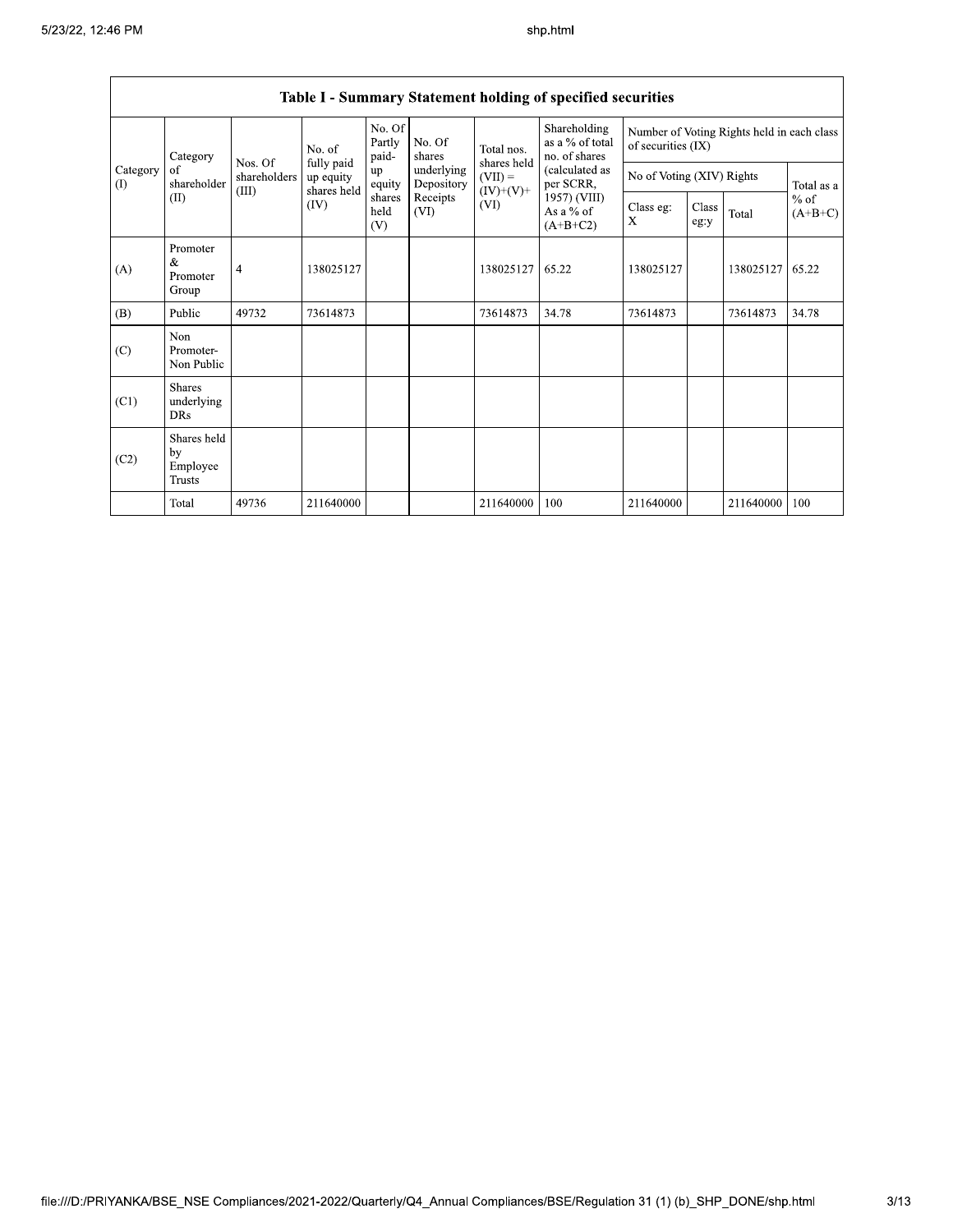|                 | Table I - Summary Statement holding of specified securities |                                                 |                                                                                                                                                                                                                                                                                                                                                                                                                 |         |                                                         |                                        |                                                         |                                                                     |      |                                                                         |
|-----------------|-------------------------------------------------------------|-------------------------------------------------|-----------------------------------------------------------------------------------------------------------------------------------------------------------------------------------------------------------------------------------------------------------------------------------------------------------------------------------------------------------------------------------------------------------------|---------|---------------------------------------------------------|----------------------------------------|---------------------------------------------------------|---------------------------------------------------------------------|------|-------------------------------------------------------------------------|
|                 | Category                                                    | No. Of<br>Shares<br>Underlying                  | Shareholding,<br>as a %<br>No. Of<br>assuming full<br><b>Shares</b><br>conversion of<br>No. of<br>Underlying<br><b>Shares</b><br>convertible<br>Outstanding<br>Underlying<br>securities (as a<br>convertible<br>Outstanding<br>percentage of<br>securities<br>diluted share<br><b>Warrants</b><br>and No. Of<br>$(X_i)$<br>capital) (XI)=<br>Warrants<br>$(VII)+(X)$ As a<br>$(Xi)$ (a)<br>$%$ of<br>$(A+B+C2)$ |         |                                                         | Number of<br>Locked in shares<br>(XII) |                                                         | Number of<br>Shares pledged<br>or otherwise<br>encumbered<br>(XIII) |      | Number of<br>equity shares<br>held in<br>dematerialized<br>form $(XIV)$ |
| Category<br>(1) | of<br>shareholder<br>(II)                                   | Outstanding<br>convertible<br>securities<br>(X) |                                                                                                                                                                                                                                                                                                                                                                                                                 | No. (a) | As a<br>$%$ of<br>total<br><b>Shares</b><br>held<br>(b) | No. (a)                                | As a<br>$%$ of<br>total<br><b>Shares</b><br>held<br>(b) |                                                                     |      |                                                                         |
| (A)             | Promoter<br>&<br>Promoter<br>Group                          |                                                 |                                                                                                                                                                                                                                                                                                                                                                                                                 |         | 65.22                                                   | 42580000                               | 30.85                                                   | 5767260                                                             | 4.18 | 138025127                                                               |
| (B)             | Public                                                      |                                                 |                                                                                                                                                                                                                                                                                                                                                                                                                 |         | 34.78                                                   |                                        |                                                         |                                                                     |      | 73596873                                                                |
| (C)             | Non<br>Promoter-<br>Non Public                              |                                                 |                                                                                                                                                                                                                                                                                                                                                                                                                 |         |                                                         |                                        |                                                         |                                                                     |      |                                                                         |
| (C1)            | <b>Shares</b><br>underlying<br><b>DRs</b>                   |                                                 |                                                                                                                                                                                                                                                                                                                                                                                                                 |         |                                                         |                                        |                                                         |                                                                     |      |                                                                         |
| (C2)            | Shares held<br>by<br>Employee<br><b>Trusts</b>              |                                                 |                                                                                                                                                                                                                                                                                                                                                                                                                 |         |                                                         |                                        |                                                         |                                                                     |      |                                                                         |
|                 | Total                                                       |                                                 |                                                                                                                                                                                                                                                                                                                                                                                                                 |         | 100                                                     | 42580000   20.12                       |                                                         | 5767260 2.73                                                        |      | 211622000                                                               |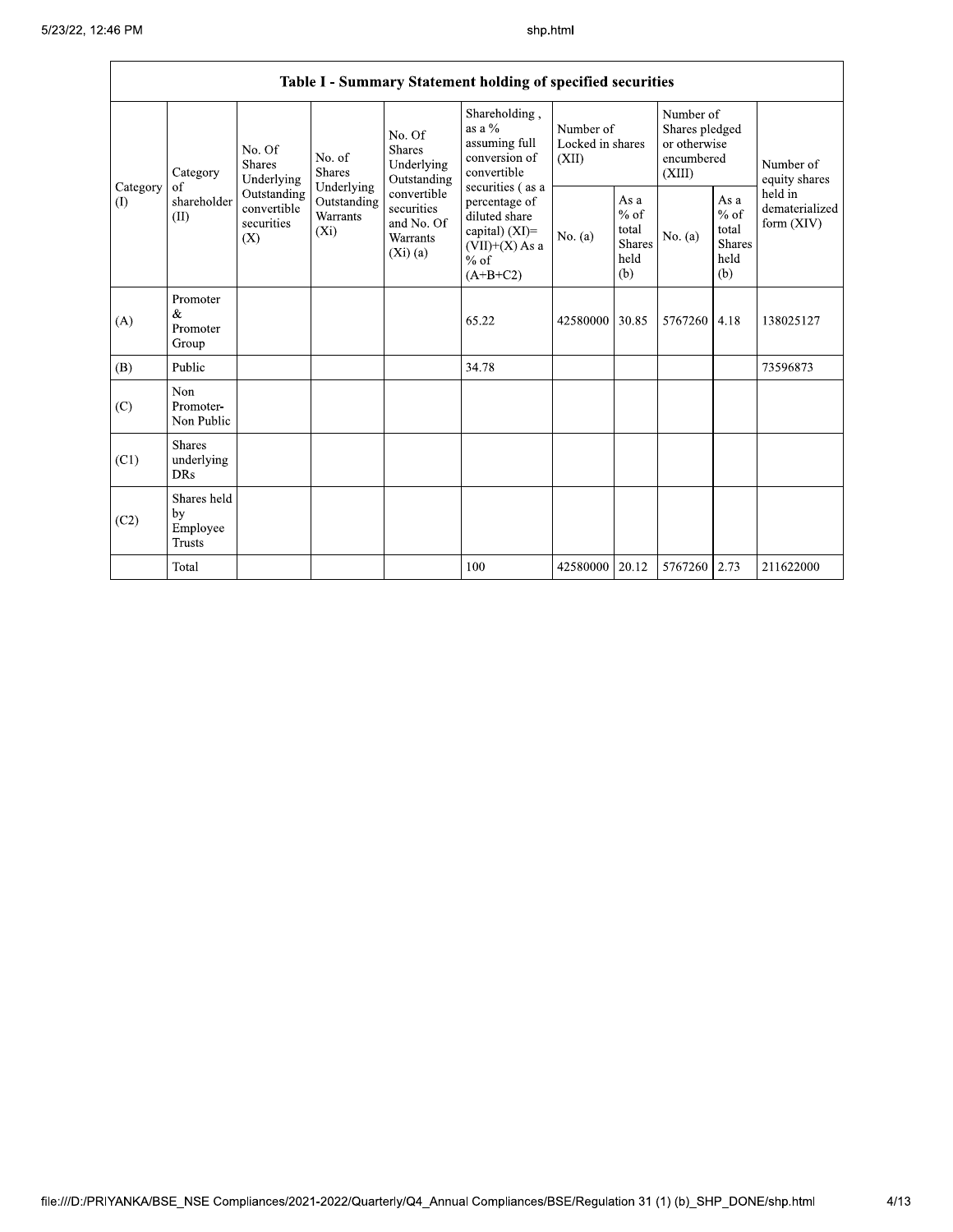Г

|                                                                                                | Table II - Statement showing shareholding pattern of the Promoter and Promoter Group                                   |                         |                                   |                                 |                                    |                                        |                                                  |                           |               |                                      |                                 |
|------------------------------------------------------------------------------------------------|------------------------------------------------------------------------------------------------------------------------|-------------------------|-----------------------------------|---------------------------------|------------------------------------|----------------------------------------|--------------------------------------------------|---------------------------|---------------|--------------------------------------|---------------------------------|
|                                                                                                |                                                                                                                        |                         |                                   | No.<br>Of                       | No. Of                             |                                        | Shareholding<br>as a % of<br>total no. of        | class of securities (IX)  |               | Number of Voting Rights held in each |                                 |
| Sr.                                                                                            | Category &<br>Name of the                                                                                              | Nos. Of<br>shareholders | No. of<br>fully paid<br>up equity | Partly<br>paid-<br>up           | shares<br>underlying<br>Depository | Total nos.<br>shares held<br>$(VII) =$ | shares<br>(calculated<br>as per                  | No of Voting (XIV) Rights |               |                                      | Total<br>as a $\%$              |
|                                                                                                | Shareholders (I)                                                                                                       | (III)                   | shares held<br>(IV)               | equity<br>shares<br>held<br>(V) | Receipts<br>(VI)                   | $(IV)+(V)+$<br>(VI)                    | SCRR,<br>1957) (VIII)<br>As a % of<br>$(A+B+C2)$ | Class eg:<br>X            | Class<br>eg:y | Total                                | of<br>Total<br>Voting<br>rights |
| A                                                                                              | Table II - Statement showing shareholding pattern of the Promoter and Promoter Group                                   |                         |                                   |                                 |                                    |                                        |                                                  |                           |               |                                      |                                 |
| (1)                                                                                            | Indian                                                                                                                 |                         |                                   |                                 |                                    |                                        |                                                  |                           |               |                                      |                                 |
| (a)                                                                                            | Individuals/Hindu<br>undivided Family                                                                                  | 3                       | 121470000                         |                                 |                                    | 121470000                              | 57.39                                            | 121470000                 |               | 121470000 57.39                      |                                 |
| (d)                                                                                            | Any Other<br>(specify)                                                                                                 | $\mathbf{1}$            | 16555127                          |                                 |                                    | 16555127                               | 7.82                                             | 16555127                  |               | 16555127                             | 7.82                            |
| Sub-Total<br>(A)(1)                                                                            |                                                                                                                        | $\overline{4}$          | 138025127                         |                                 |                                    | 138025127                              | 65.22                                            | 138025127                 |               | 138025127   65.22                    |                                 |
| (2)                                                                                            | Foreign                                                                                                                |                         |                                   |                                 |                                    |                                        |                                                  |                           |               |                                      |                                 |
| Total<br>Shareholding<br>of Promoter<br>and<br>Promoter<br>Group $(A)=$<br>$(A)(1)+(A)$<br>(2) |                                                                                                                        | 4                       | 138025127                         |                                 |                                    | 138025127                              | 65.22                                            | 138025127                 |               | 138025127   65.22                    |                                 |
| $\, {\bf B}$                                                                                   | Table III - Statement showing shareholding pattern of the Public shareholder                                           |                         |                                   |                                 |                                    |                                        |                                                  |                           |               |                                      |                                 |
| (1)                                                                                            | Institutions                                                                                                           |                         |                                   |                                 |                                    |                                        |                                                  |                           |               |                                      |                                 |
| (3)                                                                                            | Non-institutions                                                                                                       |                         |                                   |                                 |                                    |                                        |                                                  |                           |               |                                      |                                 |
| (a(i))                                                                                         | Individuals -<br>i.Individual<br>shareholders<br>holding nominal<br>share capital up<br>to Rs. 2 lakhs.                | 49389                   | 63537518                          |                                 |                                    | 63537518                               | 30.02                                            | 63537518                  |               | 63537518                             | 30.02                           |
| (a(ii))                                                                                        | Individuals - ii.<br>Individual<br>shareholders<br>holding nominal 14<br>share capital in<br>excess of Rs. 2<br>lakhs. |                         | 6034202                           |                                 |                                    | 6034202                                | 2.85                                             | 6034202                   |               | 6034202                              | 2.85                            |
| (e)                                                                                            | Any Other<br>(specify)                                                                                                 | 329                     | 4043153                           |                                 |                                    | 4043153                                | 1.91                                             | 4043153                   |               | 4043153                              | 1.91                            |
| Sub-Total<br>(B)(3)                                                                            |                                                                                                                        | 49732                   | 73614873                          |                                 |                                    | 73614873                               | 34.78                                            | 73614873                  |               | 73614873                             | 34.78                           |
| <b>Total Public</b><br>Shareholding<br>$(B)=(B)(1)$ +<br>$(B)(2)+(B)$<br>(3)                   |                                                                                                                        | 49732                   | 73614873                          |                                 |                                    | 73614873                               | 34.78                                            | 73614873                  |               | 73614873                             | 34.78                           |
| $\overline{\mathbf{C}}$                                                                        | Table IV - Statement showing shareholding pattern of the Non Promoter- Non Public shareholder                          |                         |                                   |                                 |                                    |                                        |                                                  |                           |               |                                      |                                 |
| Total (<br>$A+B+C2$ )                                                                          |                                                                                                                        | 49736                   | 211640000                         |                                 |                                    | 211640000                              | 100                                              | 211640000                 |               | 211640000                            | 100                             |
| Total<br>$(A+B+C)$                                                                             |                                                                                                                        | 49736                   | 211640000                         |                                 |                                    | 211640000                              | 100                                              | 211640000                 |               | 211640000                            | 100                             |

┑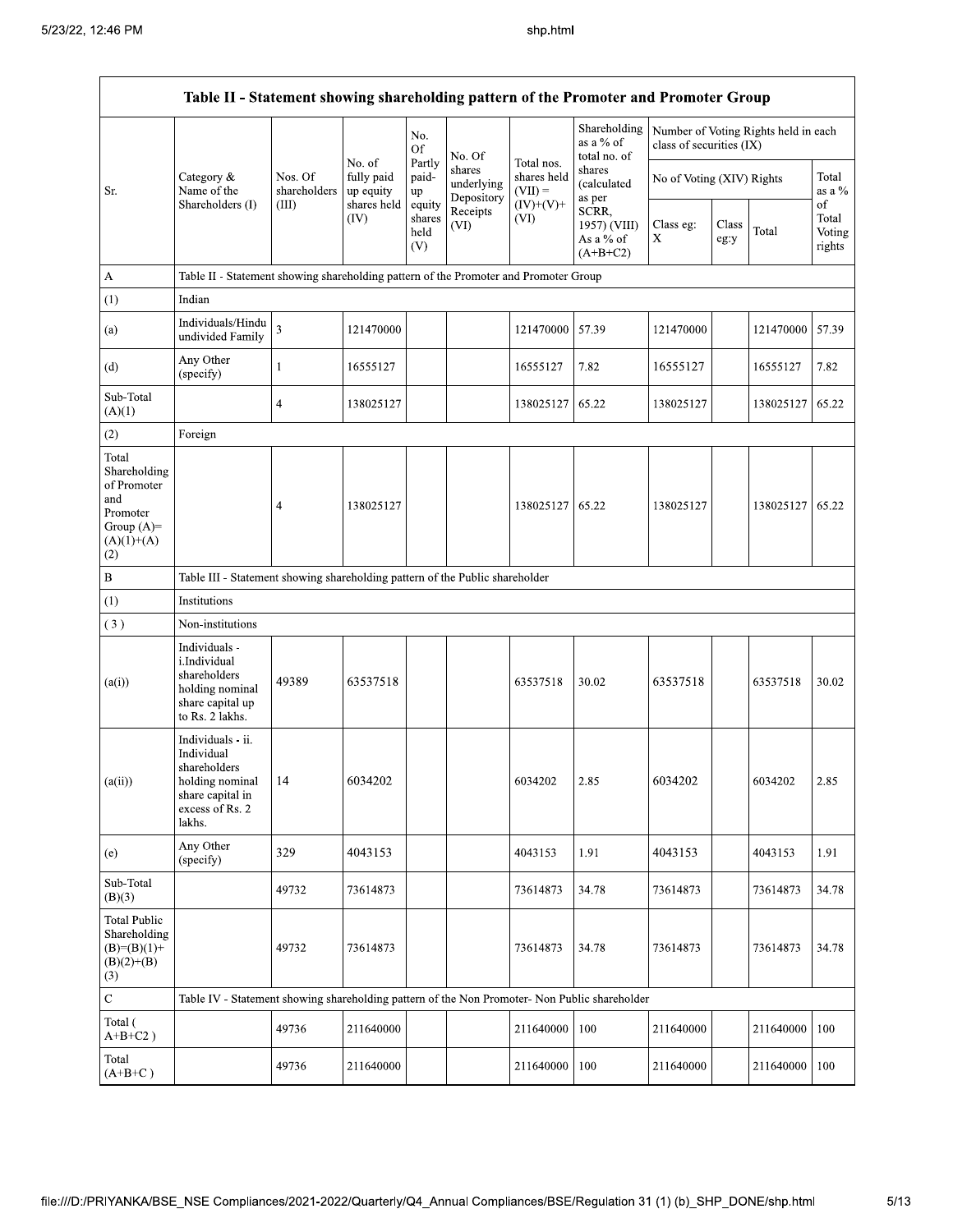| Table II - Statement showing shareholding pattern of the Promoter and Promoter Group        |                                                                                          |                                    |                                                                         |                                                                                                                                                                               |                                        |                                                   |                                                                     |                                                         |                                           |
|---------------------------------------------------------------------------------------------|------------------------------------------------------------------------------------------|------------------------------------|-------------------------------------------------------------------------|-------------------------------------------------------------------------------------------------------------------------------------------------------------------------------|----------------------------------------|---------------------------------------------------|---------------------------------------------------------------------|---------------------------------------------------------|-------------------------------------------|
|                                                                                             | No. Of<br><b>Shares</b><br>Underlying<br>Outstanding<br>convertible<br>securities<br>(X) | No. of<br><b>Shares</b>            | No. Of Shares<br>Underlying<br>Outstanding<br>Underlying<br>convertible | Shareholding, as a<br>% assuming full<br>conversion of<br>convertible securities<br>(as a percentage of<br>diluted share capital)<br>$(XI)=(VII)+(X) As a$<br>% of $(A+B+C2)$ | Number of<br>Locked in shares<br>(XII) |                                                   | Number of<br>Shares pledged<br>or otherwise<br>encumbered<br>(XIII) |                                                         | Number of<br>equity shares                |
| Sr.                                                                                         |                                                                                          | Outstanding<br>Warrants<br>$(X_i)$ | securities and<br>No. Of<br>Warrants (Xi)<br>(a)                        |                                                                                                                                                                               | No. $(a)$                              | As a<br>$\%$ of<br>total<br>Shares<br>held<br>(b) | No. $(a)$                                                           | As a<br>$%$ of<br>total<br><b>Shares</b><br>held<br>(b) | held in<br>dematerialized<br>form $(XIV)$ |
| А                                                                                           |                                                                                          |                                    |                                                                         | Table II - Statement showing shareholding pattern of the Promoter and Promoter Group                                                                                          |                                        |                                                   |                                                                     |                                                         |                                           |
| (1)                                                                                         | Indian                                                                                   |                                    |                                                                         |                                                                                                                                                                               |                                        |                                                   |                                                                     |                                                         |                                           |
| (a)                                                                                         |                                                                                          |                                    |                                                                         | 57.39                                                                                                                                                                         | 42580000                               | 35.05                                             | 3060000                                                             | 2.52                                                    | 121470000                                 |
| (d)                                                                                         |                                                                                          |                                    |                                                                         | 7.82                                                                                                                                                                          | $\mathbf{0}$                           | $\overline{0}$                                    | 2707260                                                             | 16.35                                                   | 16555127                                  |
| Sub-Total (A)<br>(1)                                                                        |                                                                                          |                                    |                                                                         | 65.22                                                                                                                                                                         | 42580000                               | 30.85                                             | 5767260                                                             | 4.18                                                    | 138025127                                 |
| (2)                                                                                         | Foreign                                                                                  |                                    |                                                                         |                                                                                                                                                                               |                                        |                                                   |                                                                     |                                                         |                                           |
| Total<br>Shareholding<br>of Promoter<br>and Promoter<br>Group $(A)=$<br>$(A)(1)+(A)$<br>(2) |                                                                                          |                                    |                                                                         | 65.22                                                                                                                                                                         | 42580000 30.85                         |                                                   | 5767260                                                             | 4.18                                                    | 138025127                                 |
| $\, {\bf B}$                                                                                |                                                                                          |                                    |                                                                         | Table III - Statement showing shareholding pattern of the Public shareholder                                                                                                  |                                        |                                                   |                                                                     |                                                         |                                           |
| (1)                                                                                         | Institutions                                                                             |                                    |                                                                         |                                                                                                                                                                               |                                        |                                                   |                                                                     |                                                         |                                           |
| (3)                                                                                         | Non-institutions                                                                         |                                    |                                                                         |                                                                                                                                                                               |                                        |                                                   |                                                                     |                                                         |                                           |
| (a(i))                                                                                      |                                                                                          |                                    |                                                                         | 30.02                                                                                                                                                                         |                                        |                                                   |                                                                     |                                                         | 63519518                                  |
| (a(ii))                                                                                     |                                                                                          |                                    |                                                                         | 2.85                                                                                                                                                                          |                                        |                                                   |                                                                     |                                                         | 6034202                                   |
| (e)                                                                                         |                                                                                          |                                    |                                                                         | 1.91                                                                                                                                                                          |                                        |                                                   |                                                                     |                                                         | 4043153                                   |
| Sub-Total (B)<br>(3)                                                                        |                                                                                          |                                    |                                                                         | 34.78                                                                                                                                                                         |                                        |                                                   |                                                                     |                                                         | 73596873                                  |
| <b>Total Public</b><br>Shareholding<br>$(B)=(B)(1)+$<br>$(B)(2)+(B)(3)$                     |                                                                                          |                                    |                                                                         | 34.78                                                                                                                                                                         |                                        |                                                   |                                                                     |                                                         | 73596873                                  |
| $\mathbf C$                                                                                 |                                                                                          |                                    |                                                                         | Table IV - Statement showing shareholding pattern of the Non Promoter- Non Public shareholder                                                                                 |                                        |                                                   |                                                                     |                                                         |                                           |
| Total (<br>$A+B+C2$ )                                                                       |                                                                                          |                                    |                                                                         | 100                                                                                                                                                                           | 42580000                               | 20.12                                             |                                                                     |                                                         | 211622000                                 |
| Total<br>$(A+B+C)$                                                                          |                                                                                          |                                    |                                                                         | 100                                                                                                                                                                           | 42580000   20.12                       |                                                   | 5767260                                                             | 2.73                                                    | 211622000                                 |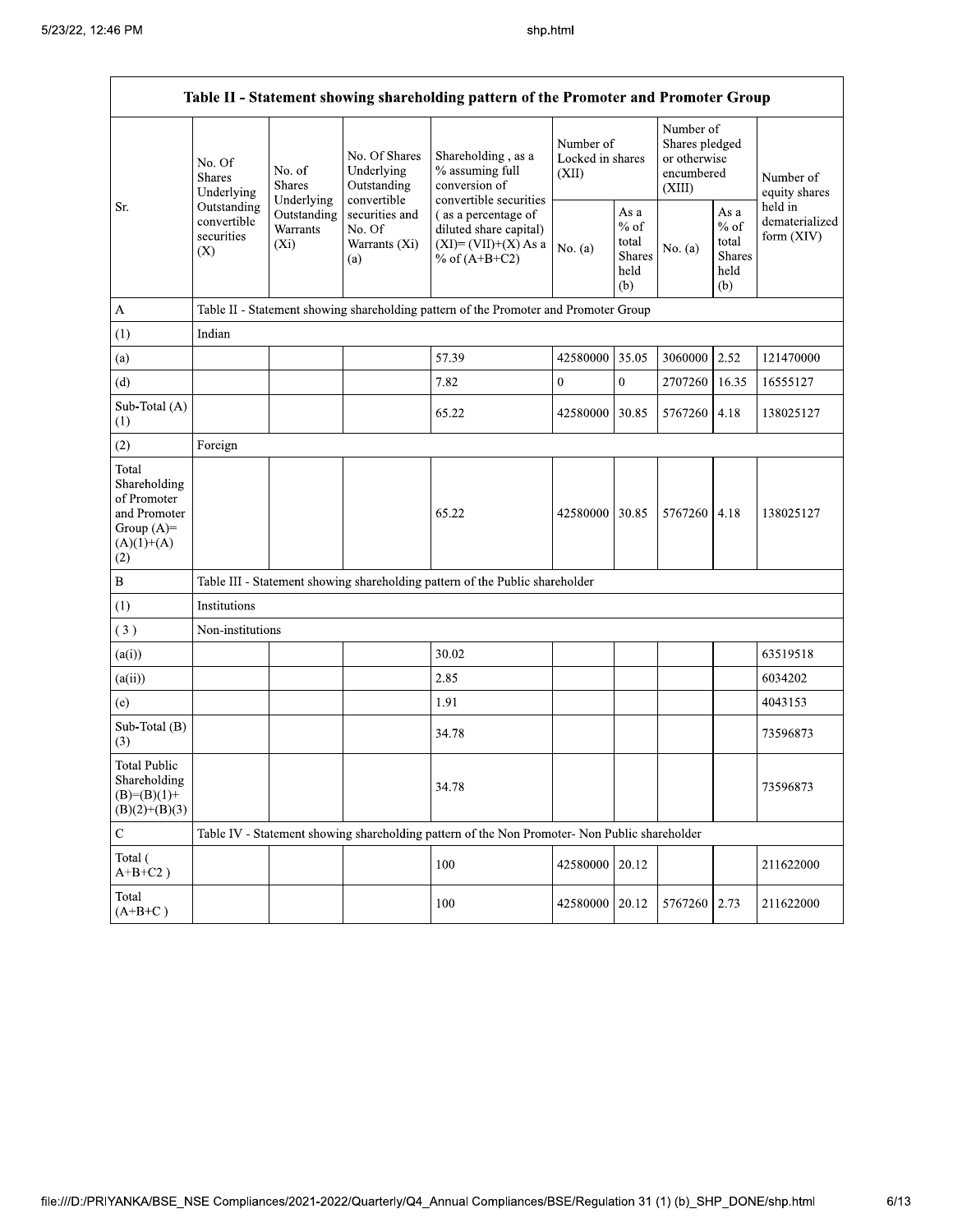| Individuals/Hindu undivided Family                                                                                                                                                       |                                                               |                       |                        |                       |  |  |  |  |
|------------------------------------------------------------------------------------------------------------------------------------------------------------------------------------------|---------------------------------------------------------------|-----------------------|------------------------|-----------------------|--|--|--|--|
| Searial No.                                                                                                                                                                              | 1                                                             | $\mathbf{2}$          | 3                      |                       |  |  |  |  |
| Name of the<br>Shareholders (I)                                                                                                                                                          | <b>DEEPIKA GUPTA</b>                                          | <b>GOVINDJI GUPTA</b> | SUDHESHWAR KUMAR GUPTA | Click here to go back |  |  |  |  |
| PAN(II)                                                                                                                                                                                  | ASFPG0156J                                                    | AJCPG6474H            | AMWPG8329C             | Total                 |  |  |  |  |
| No. of fully paid<br>up equity shares<br>$held$ (IV)                                                                                                                                     | 62600000                                                      | 58820000              | 50000                  | 121470000             |  |  |  |  |
| No. Of Partly paid-<br>up equity shares<br>held (V)                                                                                                                                      |                                                               |                       |                        |                       |  |  |  |  |
| No. Of shares<br>underlying<br>Depository<br>Receipts (VI)                                                                                                                               |                                                               |                       |                        |                       |  |  |  |  |
| Total nos. shares<br>held $(VII) = (IV) +$<br>$(V)+(VI)$                                                                                                                                 | 62600000                                                      | 58820000              | 50000                  | 121470000             |  |  |  |  |
| Shareholding as a<br>% of total no. of<br>shares (calculated<br>as per SCRR,<br>1957) (VIII) As a<br>% of $(A+B+C2)$                                                                     | 29.58                                                         | 27.79                 | 0.02                   | 57.39                 |  |  |  |  |
|                                                                                                                                                                                          | Number of Voting Rights held in each class of securities (IX) |                       |                        |                       |  |  |  |  |
| Class eg:X                                                                                                                                                                               | 62600000                                                      | 58820000              | 50000                  | 121470000             |  |  |  |  |
| Class eg:y                                                                                                                                                                               |                                                               |                       |                        |                       |  |  |  |  |
| Total                                                                                                                                                                                    | 62600000                                                      | 58820000              | 50000                  | 121470000             |  |  |  |  |
| Total as a % of<br>Total Voting rights                                                                                                                                                   | 29.58                                                         | 27.79                 | 0.02                   | 57.39                 |  |  |  |  |
| No. Of Shares<br>Underlying<br>Outstanding<br>convertible<br>securities $(X)$                                                                                                            |                                                               |                       |                        |                       |  |  |  |  |
| No. of Shares<br>Underlying<br>Outstanding<br>Warrants (Xi)                                                                                                                              |                                                               |                       |                        |                       |  |  |  |  |
| No. Of Shares<br>Underlying<br>Outstanding<br>convertible<br>securities and No.<br>Of Warrants (Xi)<br>(a)                                                                               |                                                               |                       |                        |                       |  |  |  |  |
| Shareholding, as a<br>% assuming full<br>conversion of<br>convertible<br>securities (as a<br>percentage of<br>diluted share<br>capital) (XI)=<br>$(VII)+(Xi)(a) As a$<br>% of $(A+B+C2)$ | 29.58                                                         | 27.79                 | 0.02                   | 57.39                 |  |  |  |  |
| Number of Locked in shares (XII)                                                                                                                                                         |                                                               |                       |                        |                       |  |  |  |  |
| No. (a)                                                                                                                                                                                  | 20920000                                                      | 21660000              | $\boldsymbol{0}$       | 42580000              |  |  |  |  |
| As a % of total<br>Shares held (b)                                                                                                                                                       | 33.42                                                         | 36.82                 | $\mathbf{0}$           | 35.05                 |  |  |  |  |
|                                                                                                                                                                                          | Number of Shares pledged or otherwise encumbered (XIII)       |                       |                        |                       |  |  |  |  |
| No. (a)                                                                                                                                                                                  | $\boldsymbol{0}$                                              | 3060000               | $\boldsymbol{0}$       | 3060000               |  |  |  |  |
|                                                                                                                                                                                          |                                                               |                       |                        |                       |  |  |  |  |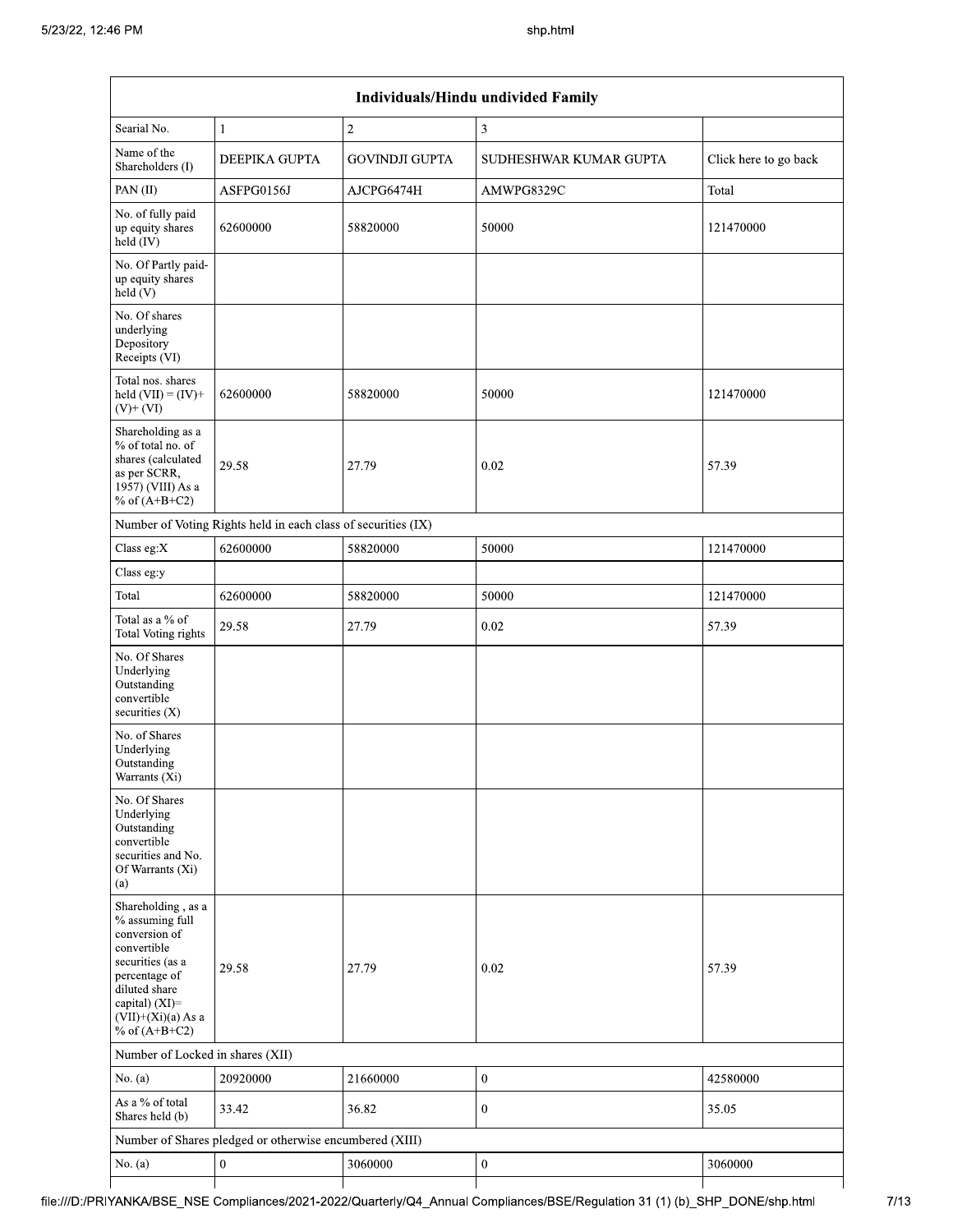## 5/23/22, 12:46 PM

shp.html

| As a % of total<br>Shares held (b)                                   | $\theta$             | 5.2            | $\boldsymbol{0}$ | 2.52      |
|----------------------------------------------------------------------|----------------------|----------------|------------------|-----------|
| Number of equity<br>shares held in<br>dematerialized<br>form $(XIV)$ | 58820000<br>62600000 |                | 50000            | 121470000 |
| Reason for not providing PAN                                         |                      |                |                  |           |
| Reason for not<br>providing PAN                                      |                      |                |                  |           |
| Shareholder type                                                     | Promoter             | Promoter Group | Promoter Group   |           |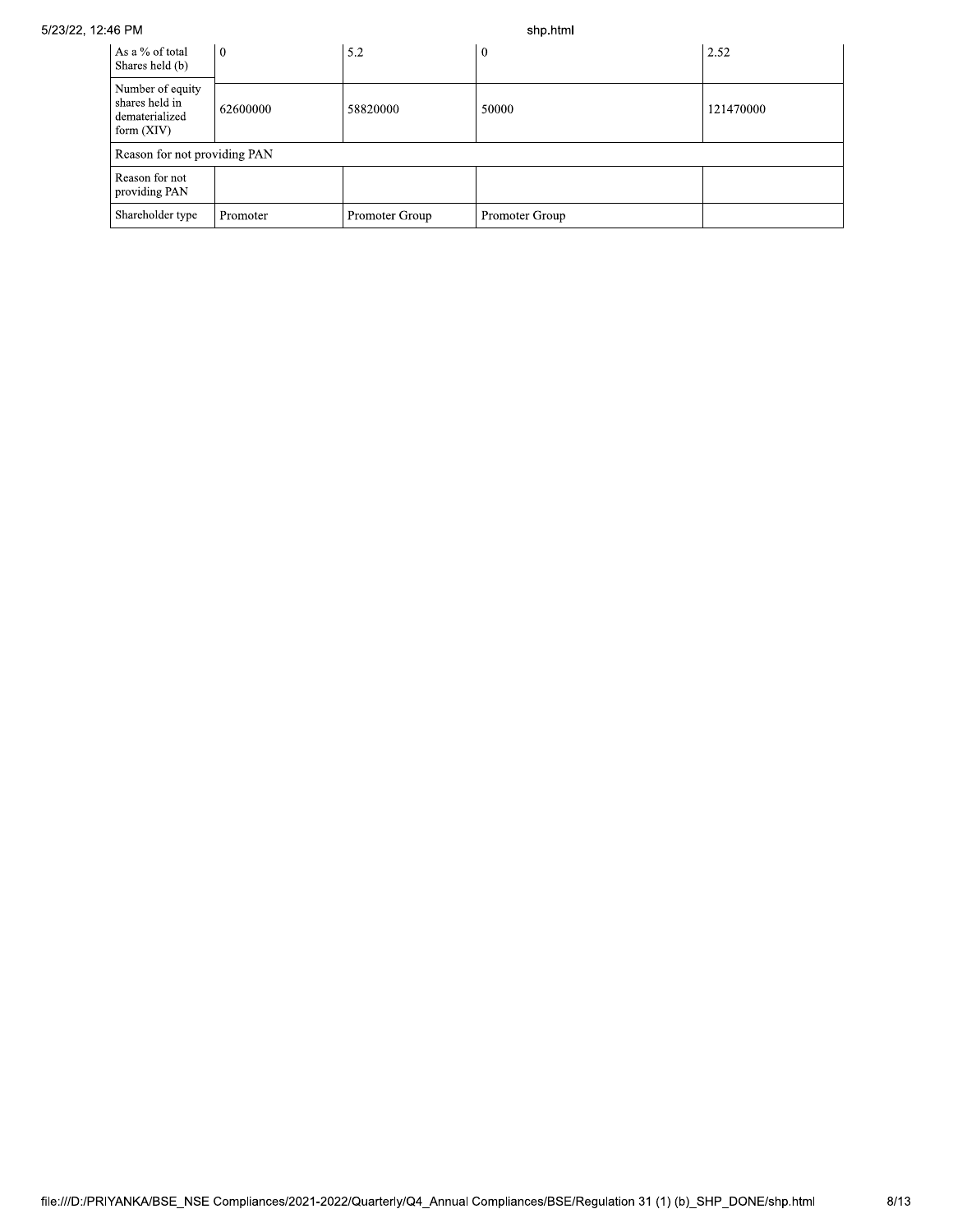|                                                                                                                                                                                      | Any Other (specify)                                           |                       |  |  |  |  |  |  |
|--------------------------------------------------------------------------------------------------------------------------------------------------------------------------------------|---------------------------------------------------------------|-----------------------|--|--|--|--|--|--|
| Searial No.                                                                                                                                                                          | $\mathbf{1}$                                                  |                       |  |  |  |  |  |  |
| Category                                                                                                                                                                             | <b>Bodies Corporate</b>                                       | Click here to go back |  |  |  |  |  |  |
| Name of the<br>Shareholders (I)                                                                                                                                                      | <b>SBC FINMART LIMITED</b>                                    |                       |  |  |  |  |  |  |
| PAN(II)                                                                                                                                                                              | AAUCS0396L                                                    | Total                 |  |  |  |  |  |  |
| No. of the<br>Shareholders (I)                                                                                                                                                       | $\mathbf{1}$                                                  | 1                     |  |  |  |  |  |  |
| No. of fully paid<br>up equity shares<br>held (IV)                                                                                                                                   | 16555127                                                      | 16555127              |  |  |  |  |  |  |
| No. Of Partly paid-<br>up equity shares<br>held (V)                                                                                                                                  |                                                               |                       |  |  |  |  |  |  |
| No. Of shares<br>underlying<br>Depository<br>Receipts (VI)                                                                                                                           |                                                               |                       |  |  |  |  |  |  |
| Total nos. shares<br>held $(VII) = (IV) +$<br>$(V)$ + $(VI)$                                                                                                                         | 16555127                                                      | 16555127              |  |  |  |  |  |  |
| Shareholding as a<br>% of total no. of<br>shares (calculated<br>as per SCRR,<br>1957) (VIII) As a<br>% of $(A+B+C2)$                                                                 | 7.82                                                          | 7.82                  |  |  |  |  |  |  |
|                                                                                                                                                                                      | Number of Voting Rights held in each class of securities (IX) |                       |  |  |  |  |  |  |
| Class eg: X                                                                                                                                                                          | 16555127                                                      | 16555127              |  |  |  |  |  |  |
| Class eg:y                                                                                                                                                                           |                                                               |                       |  |  |  |  |  |  |
| Total                                                                                                                                                                                | 16555127                                                      | 16555127              |  |  |  |  |  |  |
| Total as a % of<br>Total Voting rights                                                                                                                                               | 7.82                                                          | 7.82                  |  |  |  |  |  |  |
| No. Of Shares<br>Underlying<br>Outstanding<br>convertible<br>securities $(X)$                                                                                                        |                                                               |                       |  |  |  |  |  |  |
| No. of Shares<br>Underlying<br>Outstanding<br>Warrants (Xi)                                                                                                                          |                                                               |                       |  |  |  |  |  |  |
| No. Of Shares<br>Underlying<br>Outstanding<br>convertible<br>securities and No.<br>Of Warrants (Xi)<br>(a)                                                                           |                                                               |                       |  |  |  |  |  |  |
| Shareholding, as a<br>% assuming full<br>conversion of<br>convertible<br>securities (as a<br>percentage of<br>diluted share<br>capital) (XI)=<br>$(VII)+(X)$ As a %<br>of $(A+B+C2)$ | 7.82                                                          | 7.82                  |  |  |  |  |  |  |
| Number of Locked in shares (XII)                                                                                                                                                     |                                                               |                       |  |  |  |  |  |  |
| No. $(a)$                                                                                                                                                                            | $\boldsymbol{0}$                                              | $\boldsymbol{0}$      |  |  |  |  |  |  |
| As a % of total                                                                                                                                                                      | $\boldsymbol{0}$                                              | $\boldsymbol{0}$      |  |  |  |  |  |  |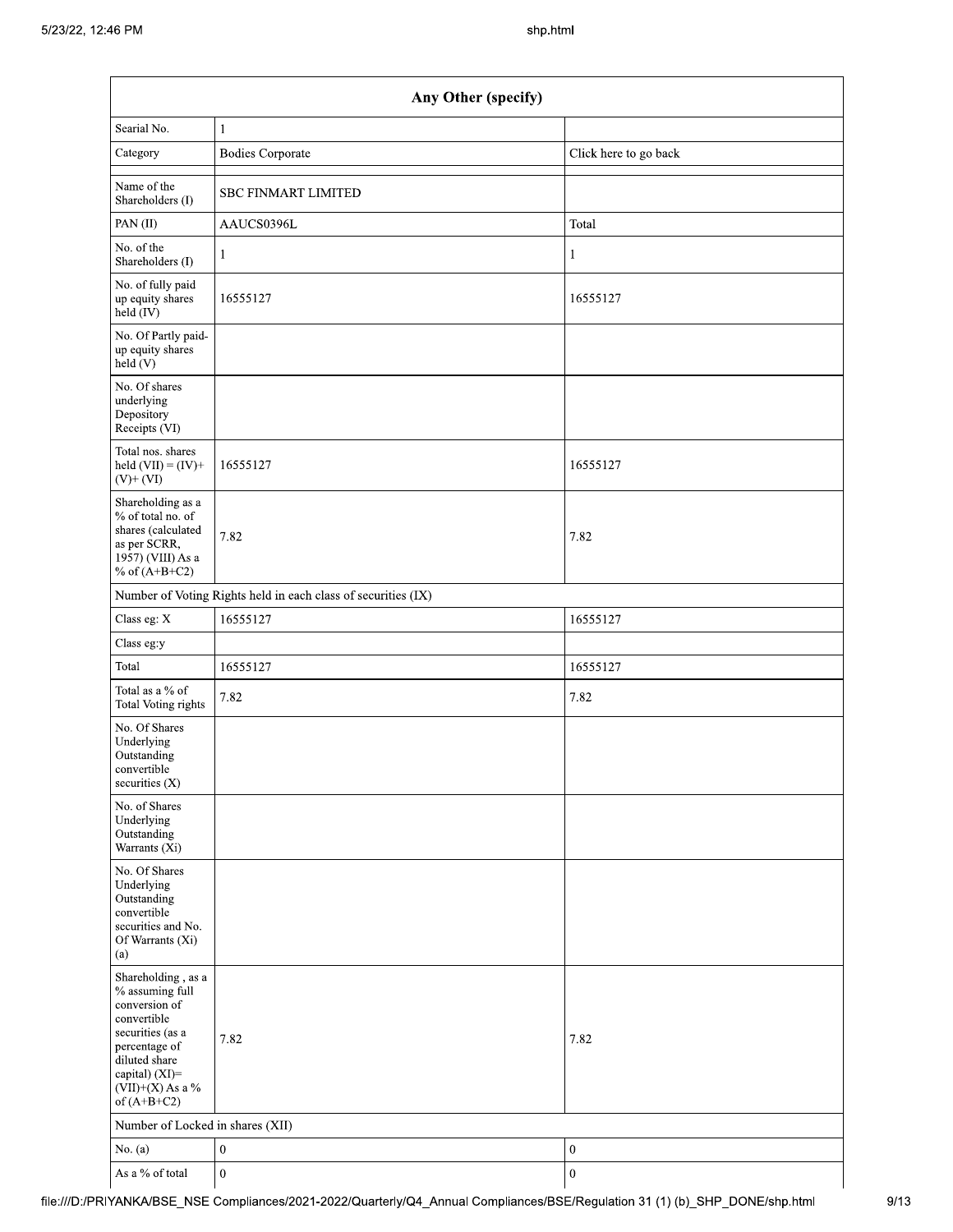## 5/23/22, 12:46 PM

shp.html

| Shares held (b)                                                      |                                                         |          |
|----------------------------------------------------------------------|---------------------------------------------------------|----------|
|                                                                      | Number of Shares pledged or otherwise encumbered (XIII) |          |
| No. (a)                                                              | 2707260                                                 | 2707260  |
| As a % of total<br>Shares held (b)                                   | 16.35                                                   | 16.35    |
| Number of equity<br>shares held in<br>dematerialized<br>form $(XIV)$ | 16555127                                                | 16555127 |
| Reason for not providing PAN                                         |                                                         |          |
| Reason for not<br>providing PAN                                      |                                                         |          |
| Shareholder type                                                     | Promoter Group                                          |          |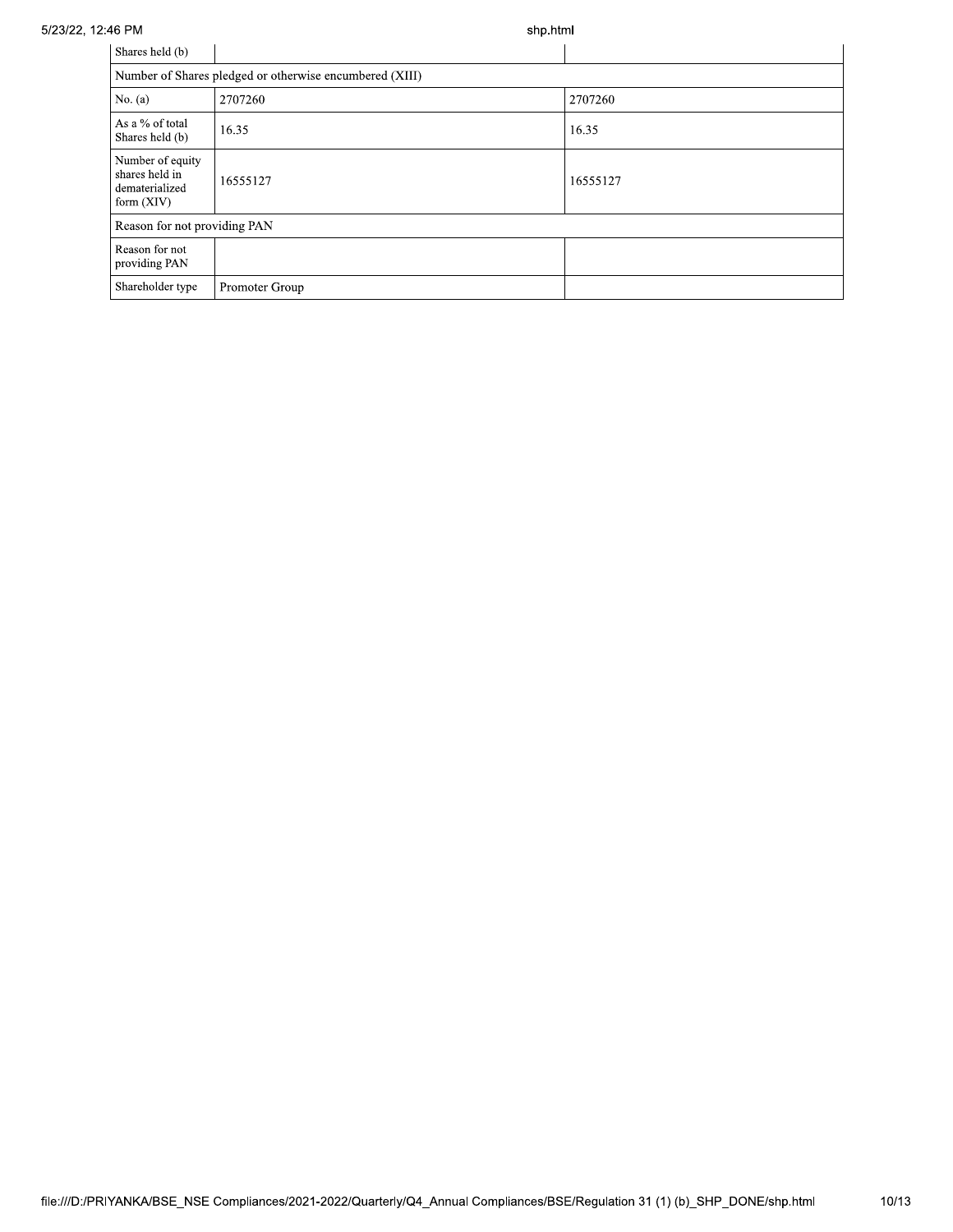| Any Other (specify)                                                                                                                                                                     |                                                               |                         |            |                           |                       |  |  |  |  |
|-----------------------------------------------------------------------------------------------------------------------------------------------------------------------------------------|---------------------------------------------------------------|-------------------------|------------|---------------------------|-----------------------|--|--|--|--|
| Searial No.                                                                                                                                                                             | $\mathbf{1}$                                                  | $\sqrt{2}$              | 3          | $\overline{4}$            |                       |  |  |  |  |
| Category                                                                                                                                                                                | <b>Bodies Corporate</b>                                       | <b>Clearing Members</b> | <b>HUF</b> | Non-Resident Indian (NRI) |                       |  |  |  |  |
| Category / More<br>than 1 percentage                                                                                                                                                    | Category                                                      | Category                | Category   | Category                  |                       |  |  |  |  |
| Name of the<br>Shareholders (I)                                                                                                                                                         |                                                               |                         |            |                           | Click here to go back |  |  |  |  |
| PAN(II)                                                                                                                                                                                 |                                                               |                         |            |                           | Total                 |  |  |  |  |
| No. of the<br>Shareholders (I)                                                                                                                                                          | 40                                                            | 60                      | 121        | 108                       | 329                   |  |  |  |  |
| No. of fully paid<br>up equity shares<br>held (IV)                                                                                                                                      | 1415844                                                       | 1229644                 | 888030     | 509635                    | 4043153               |  |  |  |  |
| No. Of Partly paid-<br>up equity shares<br>held(V)                                                                                                                                      |                                                               |                         |            |                           |                       |  |  |  |  |
| No. Of shares<br>underlying<br>Depository<br>Receipts (VI)                                                                                                                              |                                                               |                         |            |                           |                       |  |  |  |  |
| Total nos. shares<br>held $(VII) = (IV) +$<br>$(V)+(VI)$                                                                                                                                | 1415844                                                       | 1229644                 | 888030     | 509635                    | 4043153               |  |  |  |  |
| Shareholding as a<br>% of total no. of<br>shares (calculated<br>as per SCRR,<br>1957) (VIII) As a<br>% of $(A+B+C2)$                                                                    | 0.67                                                          | 0.58                    | 0.42       | 0.24                      | 1.91                  |  |  |  |  |
|                                                                                                                                                                                         | Number of Voting Rights held in each class of securities (IX) |                         |            |                           |                       |  |  |  |  |
| Class eg: X                                                                                                                                                                             | 1415844                                                       | 1229644                 | 888030     | 509635                    | 4043153               |  |  |  |  |
| Class eg:y                                                                                                                                                                              |                                                               |                         |            |                           |                       |  |  |  |  |
| Total                                                                                                                                                                                   | 1415844                                                       | 1229644                 | 888030     | 509635                    | 4043153               |  |  |  |  |
| Total as a $\%$ of<br><b>Total Voting rights</b>                                                                                                                                        | 0.67                                                          | 0.58                    | 0.42       | 0.24                      | 1.91                  |  |  |  |  |
| No. Of Shares<br>Underlying<br>Outstanding<br>convertible<br>securities (X)                                                                                                             |                                                               |                         |            |                           |                       |  |  |  |  |
| No. of Shares<br>Underlying<br>Outstanding<br>Warrants (Xi)                                                                                                                             |                                                               |                         |            |                           |                       |  |  |  |  |
| No. Of Shares<br>Underlying<br>Outstanding<br>convertible<br>securities and No.<br>Of Warrants (Xi)<br>(a)                                                                              |                                                               |                         |            |                           |                       |  |  |  |  |
| Shareholding, as a<br>% assuming full<br>conversion of<br>convertible<br>securities (as a<br>percentage of<br>diluted share<br>capital) $(XI)$ =<br>$(VII)+(X)$ As a %<br>of $(A+B+C2)$ | 0.67                                                          | 0.58                    | 0.42       | 0.24                      | 1.91                  |  |  |  |  |
| Number of Locked in shares (XII)                                                                                                                                                        |                                                               |                         |            |                           |                       |  |  |  |  |
| No. $(a)$                                                                                                                                                                               |                                                               |                         |            |                           |                       |  |  |  |  |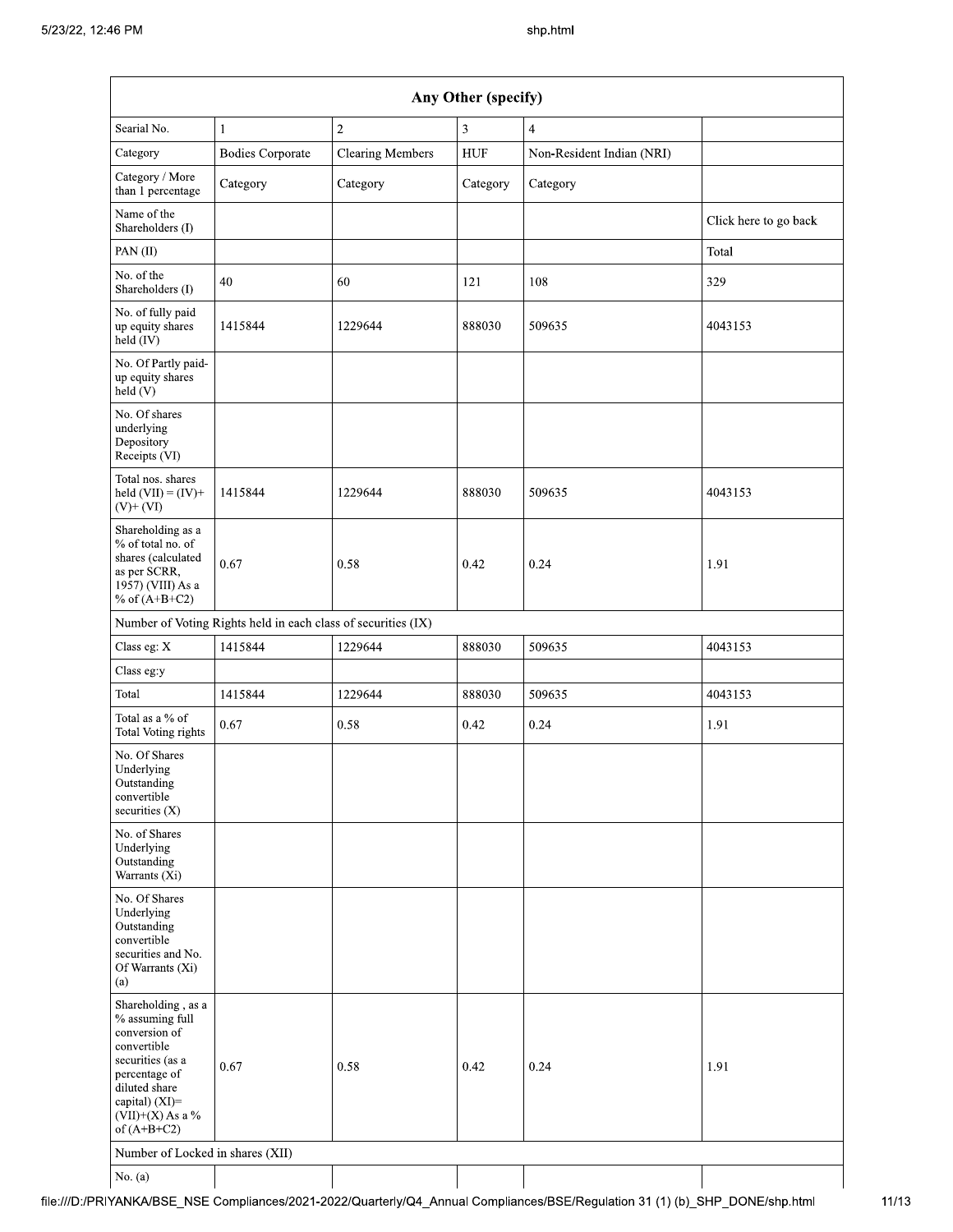shp.html

| As a % of total<br>Shares held (b)                                   |                              |         |        |        |         |  |  |  |  |
|----------------------------------------------------------------------|------------------------------|---------|--------|--------|---------|--|--|--|--|
| Number of equity<br>shares held in<br>dematerialized<br>form $(XIV)$ | 1415844                      | 1229644 | 888030 | 509635 | 4043153 |  |  |  |  |
|                                                                      | Reason for not providing PAN |         |        |        |         |  |  |  |  |
| Reason for not<br>providing PAN                                      |                              |         |        |        |         |  |  |  |  |